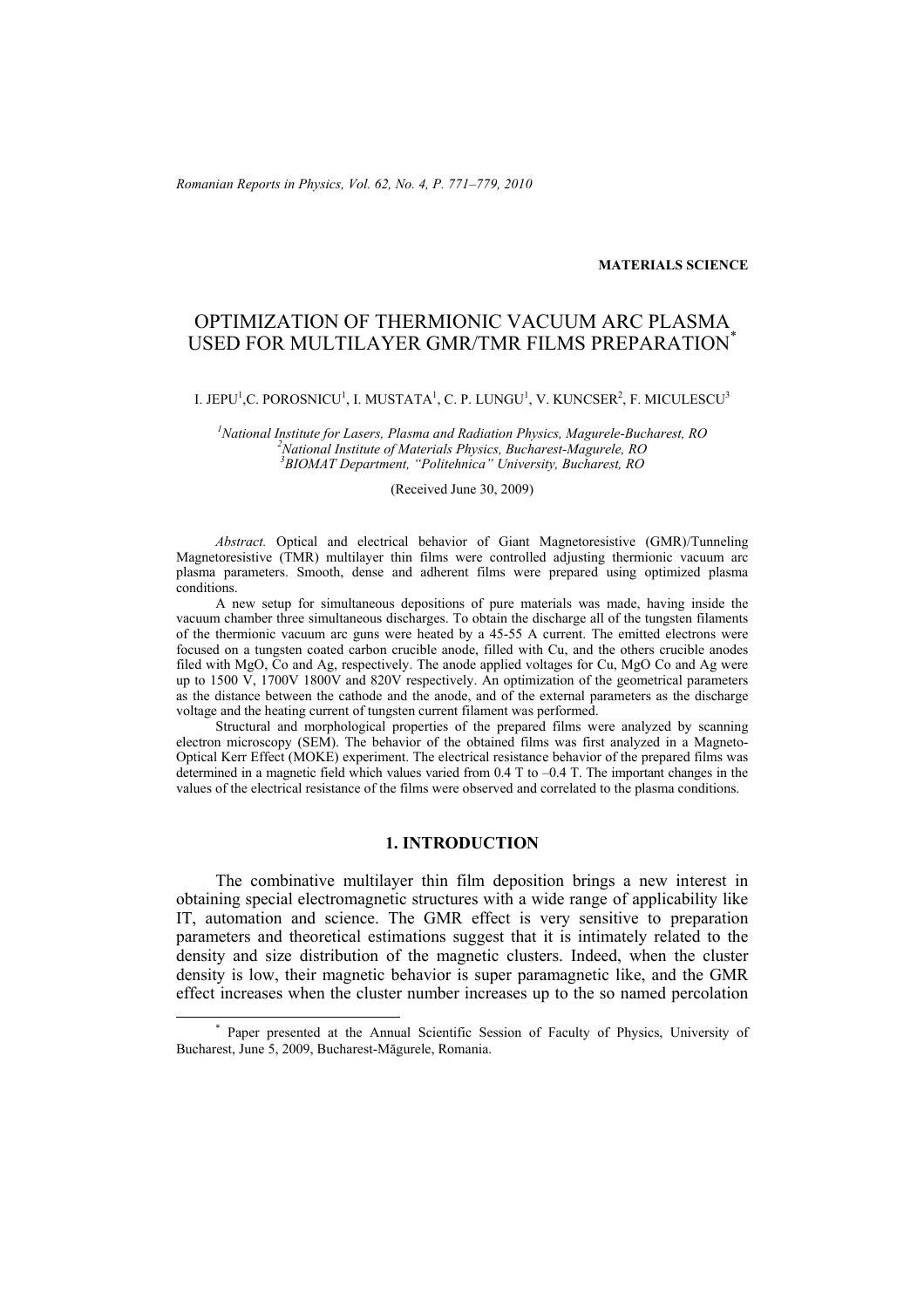threshold when the reciprocal interaction of magnetic domains leads to GMR decrease. There is an optimum concentration of the magnetic material inside the nonmagnetic structure (GMR effect) or of the isolating structure (TMR effect). If this concentration is small, there are few domains to contribute at the resistance variation. If the concentration is greater, the domain distance is small. The optimum concentration is on the range of 30%-40% for the magnetic material. For obtaining such kind of materials, an optimization of the TVA plasma parameters has been made.

Thermionic Vacuum Arc (TVA) is a new type of discharge which ignites in vacuum conditions in the vapors of the anode material, continuously generated by the electron bombardment of the anode [1-5]. The electrons, emitted from a heated tungsten cathode, are accelerated towards the anode, by a d.c. high voltage applied across the electrodes. At switch on, the anode material first melts and afterwards starts to boil, a steady state metal vapor atoms density being established in the interelectrodic space. At further increase of the applied high voltage, a bright and stable metal vapor discharge is established [2]. Because the deposition of the thin films using TVA technology is obtained in high vacuum conditions and also under the energetic ions bombardment of the depositing thin films, we may expect a high quality of such obtained films, namely, high purity, increased adhesion, compact and nanostructured films.

#### **2. EXPERIMENTAL SET-UP AND METHOD**

The experimental arrangement is shown in Fig.1 and consists of: a) three cathodes - tungsten wires with  $\phi=0.8$  mm, mounted inside of three separate Wehnelt cylinders; b) anodes – two graphite disks on which are mounted four graphite crucibles, each with a different material, and a separate centered fixed one. The crucibles are mounted on the graphite disk using some tungsten "legs", obtaining in this way a good transmission and less heat loss. The movement of the graphite disk can be done using an external rotator arm which moves it in small steps. Each of the graphite disks has its own rotator device. Also, the position of the heated gun can be controlled using an exterior rotator device.



Fig. 1 – Schematic draw of the TVA multilayer ensemble.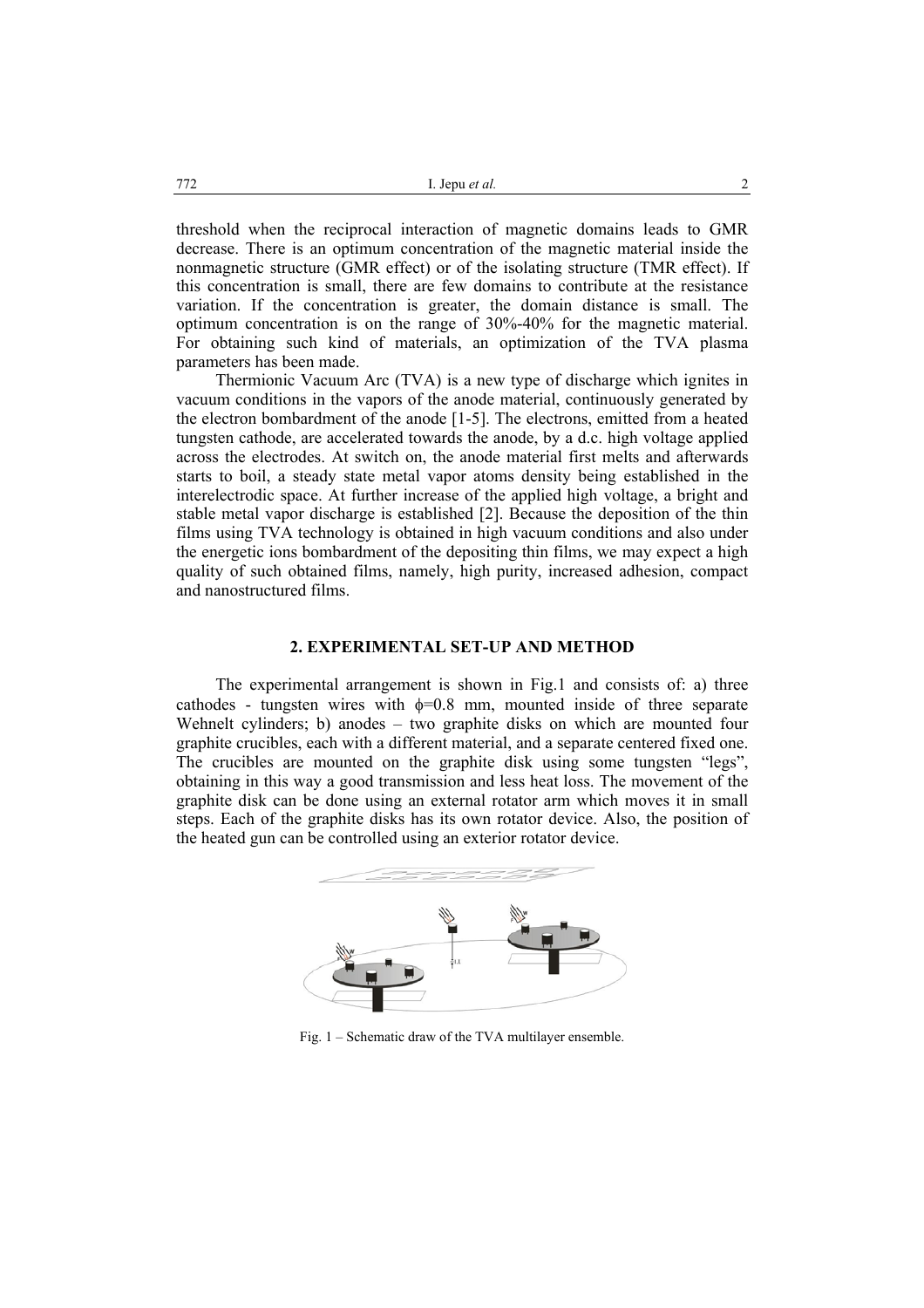It can be seen from Fig. 1 that the possibility of getting a great number of different combinations is high. For multilayer magnetorezistive structures is essential for the separation limit between two layers to be clear. For this a molybdenum plate has been used to cover the materials which were not supposed to be evaporated at that time. Over the top of the three deposition devices an iron plate with four rows and 12 rectangular 15mm/15mm holes was set. For the substrates, glass and silicon probes were used. Other geometrical parameter is the distance d between the electrodes. The external parameters of the discharge were the current value that heats the cathodes and the drop voltage for each anode. The whole electrodes assembly is mounted inside of a large vacuum vessel, provided with a glass window.

 The studied discharge was in silver, cobalt, cooper and magnesium oxide vapors. In order to achieve a correlation of the discharge parameters, was used an electronic signal conditioning and data acquisition for current and anodic voltage. The software to program the devices was LabView.

 The ignited heated cathodes arcs were running stable and smooth. The working parameters were: cathode filament heating current for each gun was 45–55 A, anode bombarding electron beam current: 140 mA for tantalum, 95mA for cobalt, 200mA for cooper 40 mA for MgO and 70 mA for silver, the applied high voltage were 1,700V for tantalum, 2,500 V for cobalt, 1,200V for cooper 1,800 V for MgO and 700V for silver. The pressure in the deposition chamber was  $1 \times 10^{-5}$  torr.

### **3. RESULTS AND DISCUSSION**

In the multilayer magnetoresistive thin film structures, obtained by TVA method, it is no need for having a high energy plasma, because, for this kind of discharges the deposition rate is too large. For these structures the thickness of the layers must be of a few nanometers. A TVA discharge is equivalent with a deposition rate of 5–20 nm/s. For having the total control of the deposition rate, the energy supplied for the thermo emitted electrons from the heated cathode had to be diminished to values for which the deposition rate to be of few angstroms/s, implied by the variation of the anode voltage drop and the heating cathode current. The actual deposition was established by adjusting the external parameters of the TVA discharge. The optimization consisted in getting the deposition to start at the point of ignition, but no further more, obtaining in this way the total control for the deposition rate.

 In Figs. 2 and 3 it can be observed the current-voltage characteristics for cooper discharge.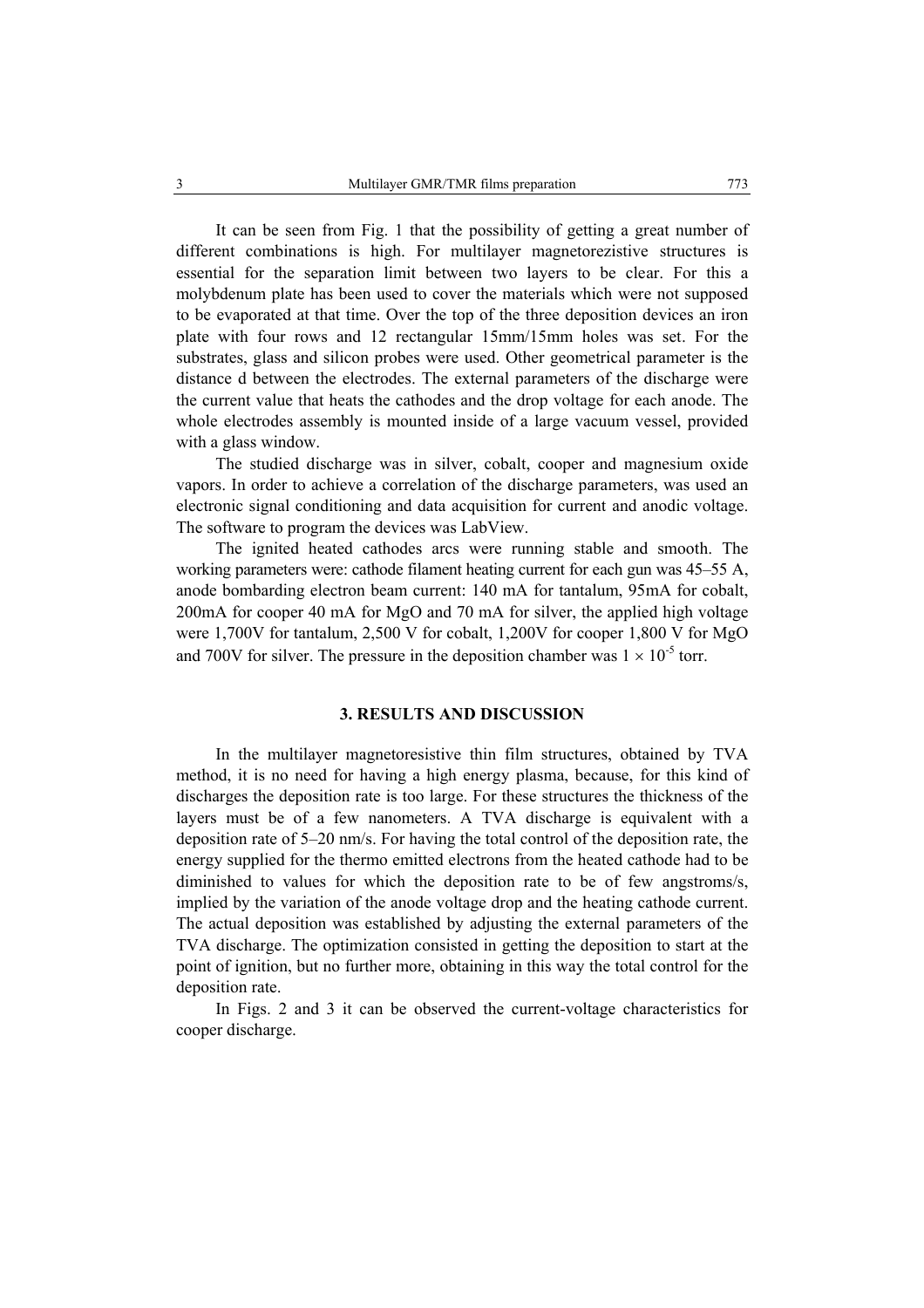

Fig. 2 – I-V characteristics for same heating filament current, different inter electrodes distance.



Fig. 3 – I-V characteristics for same inter electrodes distance, different heating filament current.

For the same heating filament current (Fig. 2) the plasma ignition for smaller inter electrodes distances needs a smaller energy contribution. On the other hand, a big inter electrodes distance is equivalent with a larger energy amount put into the system. This can be explained; for a greater inter electrodes distance the vapor pressure between the anode and the cathode is smaller than in the case of a smaller distance. So, the necessary dropping voltage to ignite the rarefied metallic gas is greater. Likewise for the case of the same inter electrodes distance (Fig. 3). A greater heating filament current ignites the plasma faster that in the case of a lower heating filament current.

 The multilayer structure is shown in Fig. 4. Using glass and silicon substrates, a first layer of tantalum was coated. The second layer was of a combination implying cobalt, silver and magnesium oxide, the last two materials being deposited in the same time from two different sources. A final layer of tantalum completed the film structure. For the GMR/TMR measurements, an initial cooper layer has been coated on the glass, the purpose of that being for making the electric contacts.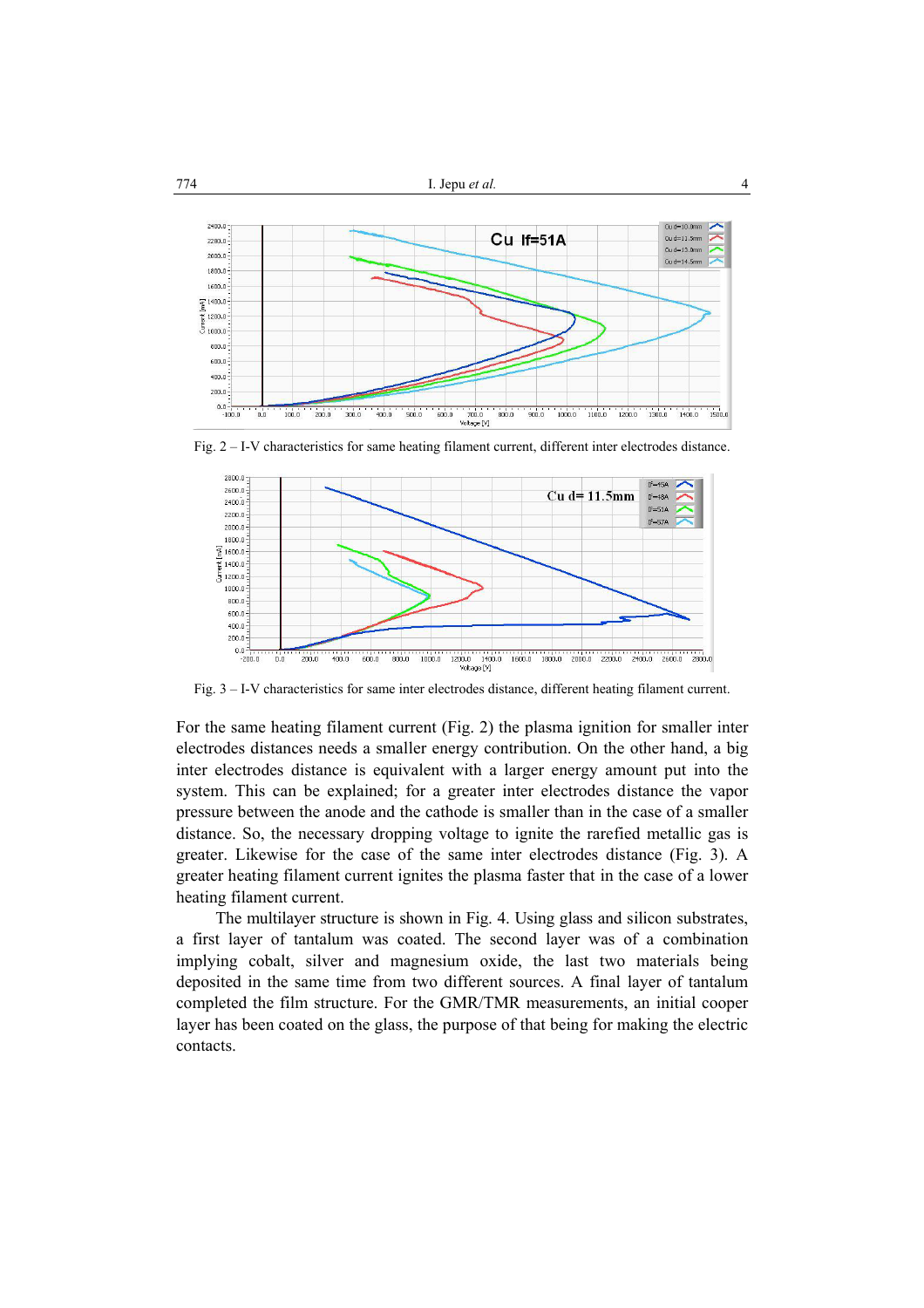

Fig. 4 –Multilayer structure view.

The SEM analysis (Fig. 5) shows that the multilayer thin film obtained by the TVA method is compact and has no major imperfection.



Fig. 5 – SEM analysis of the multilayer thin film.

Because of the substrates position, a large variation of concentrations was obtained. Each concentration can be studied, in the idea of getting different effects for different concentrations. (Figs. 6–8).



Fig. 6 – Cobalt concentration in respect with the substrate position.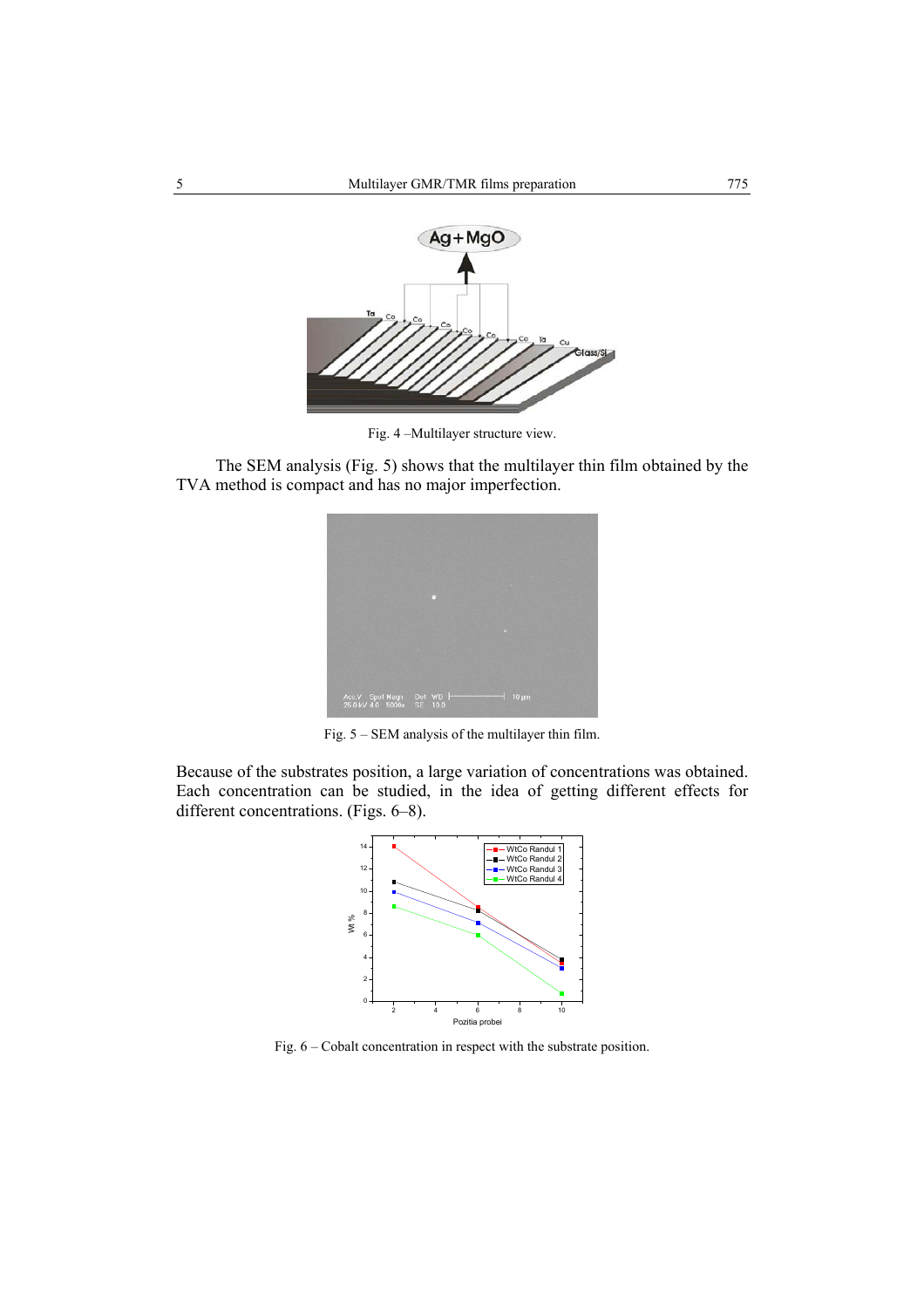

Fig.7 – Cooper concentration in respect with the substrate position.



Fig. 8 – MgO concentration in respect with the substrate position.

As it expected the concentration of the materials vary with the distance between the ignition point and the position of the substrates. As Figs. 6-8 show, the concentration of each material is greater for the smallest distance. Indeed, cobalt had the left hand side position, cooper the center position and magnesium oxide the right hand side position.

 For the GMR/TMR measurements a four point measuring system was made, in this way the error that could appear at the contacts between the probe and the film was eliminated. Two of the contacts were for imputing through the thin film structure a constant DC current, the other two contacts were for reading the drop voltage on the film. A schematic electric structure is shown in Fig. 9.

Before the actual measurement, a MOKE experiment was made on the probes (Fig. 10) to observe the field interval for which an electromagnetic effect would take place. The MOKE measurements showed that the filed interval was of –0.4 T up to 0.4T for the TMR obtained structure.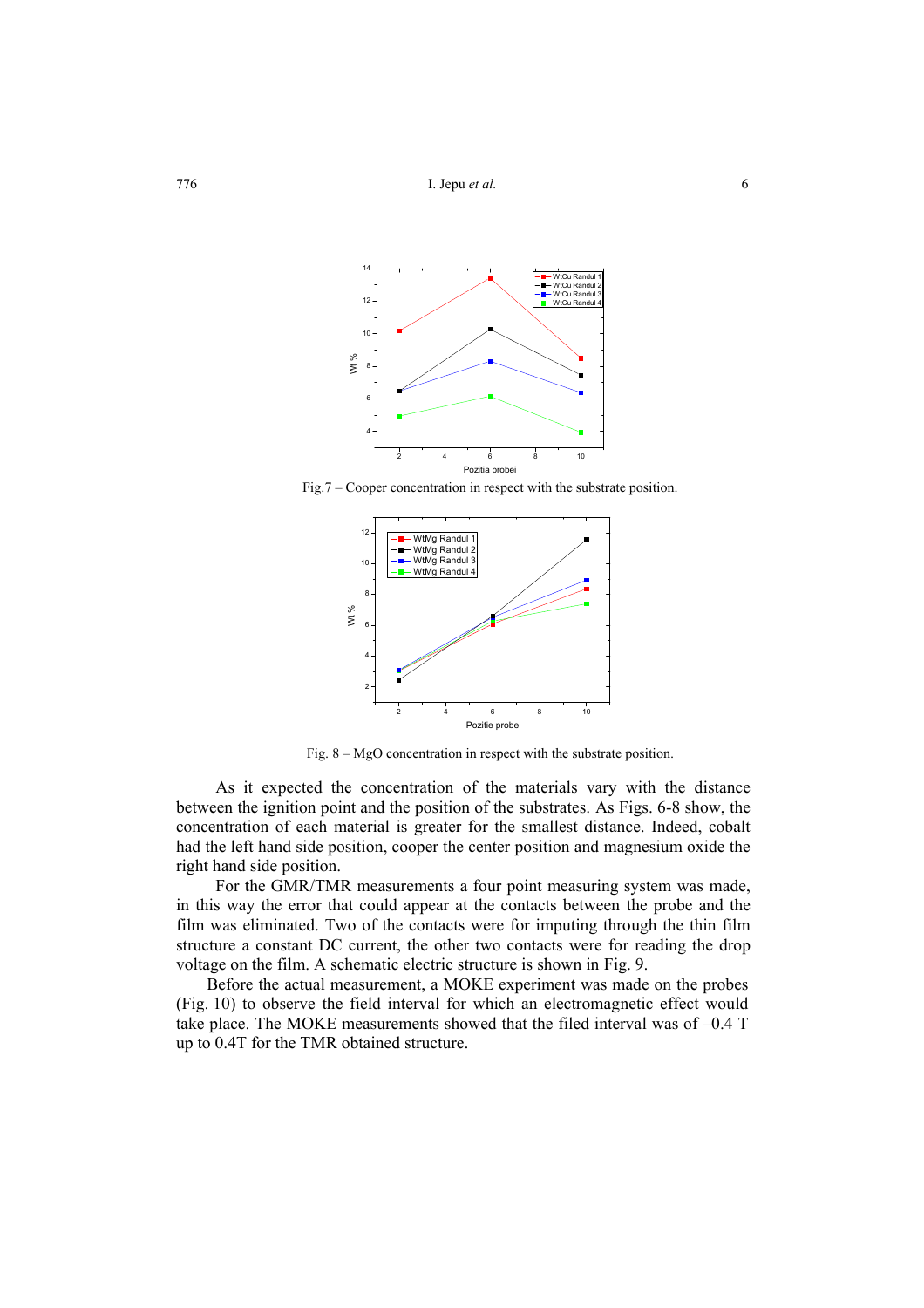

Fig. 9 – Electric four points measurement for the multilayer structure.



Fig. 10 – MOKE measurement for the multilayer structure.

It can be observed a variation of the resistance of the film when a magnetic field was applied on the probe. The electric current that passes through the structure has the electronic spins with a parallel or anti parallel orientation in respects with the electronic spins of the magnetic domains that are colliding with. Normally, the orientation of the electronic spins in the magnetic domains is a chaotic one, in the absence of a magnetic field. By applying a magnetic field, the electronic spins are orientated on the direction of this field. (As much as the thermal excitement permits it). The electron spins of the inductive current, meet in their way the spins of the magnetic material with the same direction, because of the magnetic field action, which assures a less resistance in going forward.

 Depending on the densities' energy levels, by applying a magnetic field, it can be obtained a positive or a negative TMR effect. There are two possible cases: the structure has a big density of energy levels, and by applying the magnetic field, this density decreases, the result being a greater value of the resistance (TMR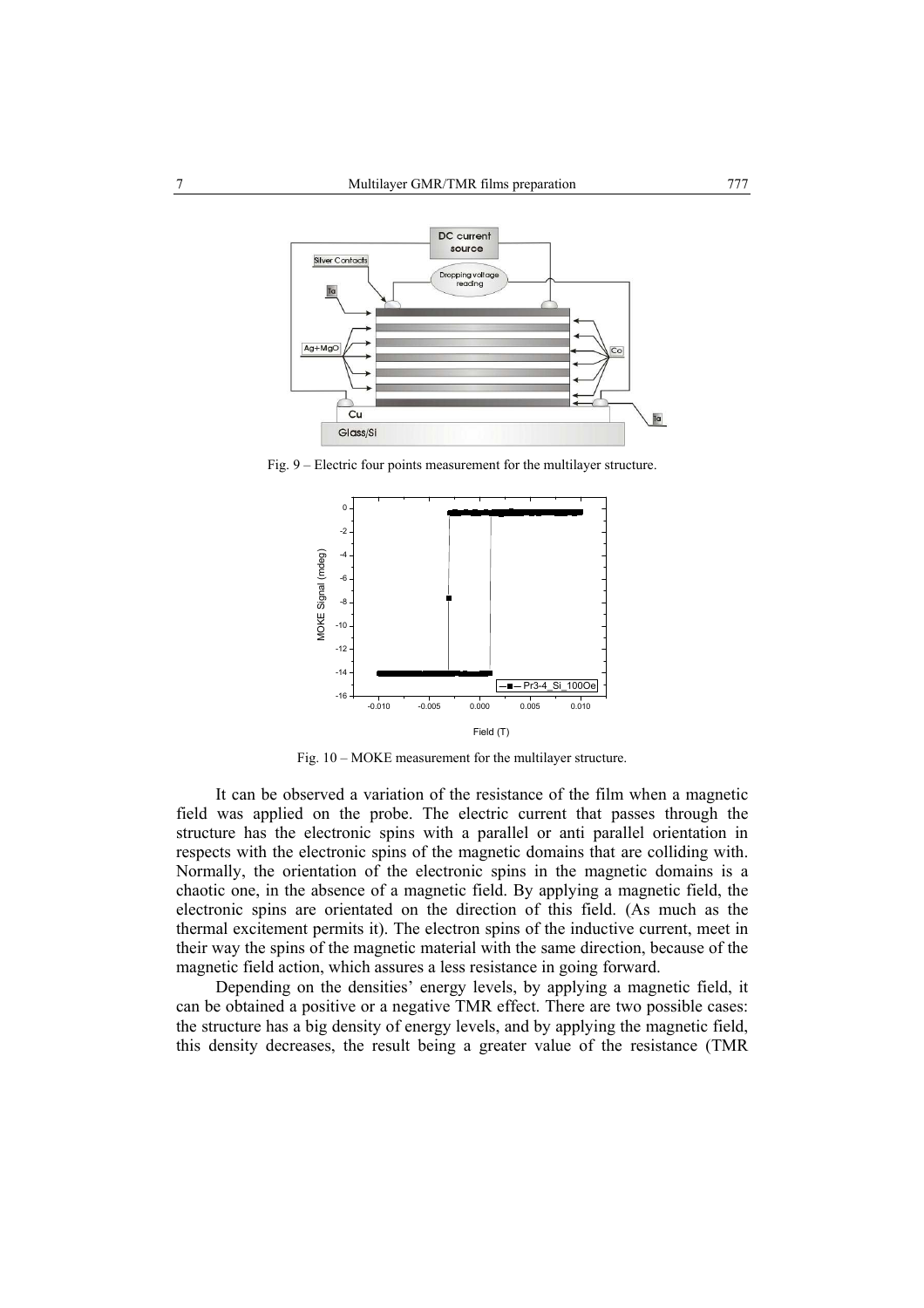positive effect). The other case is for a lower density of energy levels, and by applying a magnetic field, this density increases, decreasing the value of the resistance (positive TMR effect). In Fig 11 it can be observed the influence of the magnetic field on the resistance when passing from a positive value of the field, to a negative one. When applying a magnetic field, the resistance of the probe is increasing, equivalent with a TMR negative effect. By diminishing the magnetic field the resistance is decreasing.

 For the same probe, same contacts, the variation of the magnetic field were made from a negative value to a positive one. It was observed a variation of about 28% in the resistance of the structures, in both ways of the magnetic field. The measuring temperature was of 275K.



Fig.11 – The resistance variation in respect with the magnetic field applied.

## **4. CONCLUSIONS**

Using the TVA method in obtaining multilayer structure proved its' efficiency. The optimization made to the various parameters like heating filament current, anode dropping voltage, inter electrodes distance made possible the control of the deposition rate in such way of obtaining the desired film thickness, a very important parameter for the GMR/TMR structures. Different concentrations obtained in respect with the distance between the ignition point and the substrates position, in a single deposition experiment, makes the place for further studies about magnetoresistive effects.

#### REFERENCES

1. I. Mustata, C. P. Lungu, A. M. Lungu, V. Zaroski, M. Blideran and V. Ciupina: *Giant magnetoersisitve granular layers deposited by TVA method*, Vacuum, **76**, 131–134 (2004).